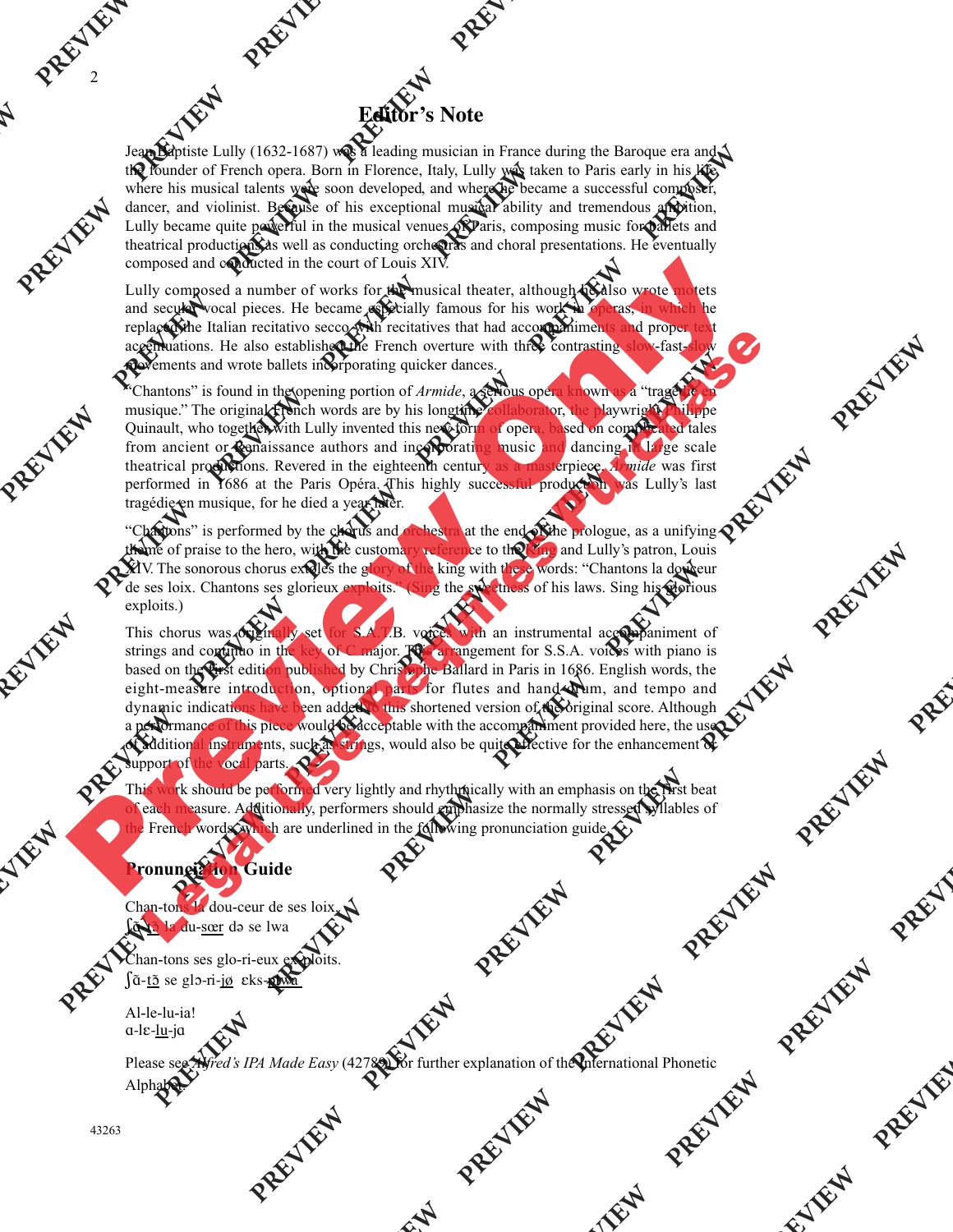## **(O Sing) CHANTONS**

## **from** *Armide*

for S.S.A. voices and piano with optional flutes, hand drum, and PianoTrax CD\*

*French Words by* PHILIPPE QUINAULT (1635-1688) *Music by* **JEAN-BAPTISTE LULLY** (1632-1687) *Edited and Arranged, with English Words, by* **PATRICK M. LIEBERGEN**



<sup>\*</sup>PianoTrax 7 Accompaniment CD available (43182).

Please visit *alfred.com/choralparts* to download free parts for 2 Flutes and Hand Drum.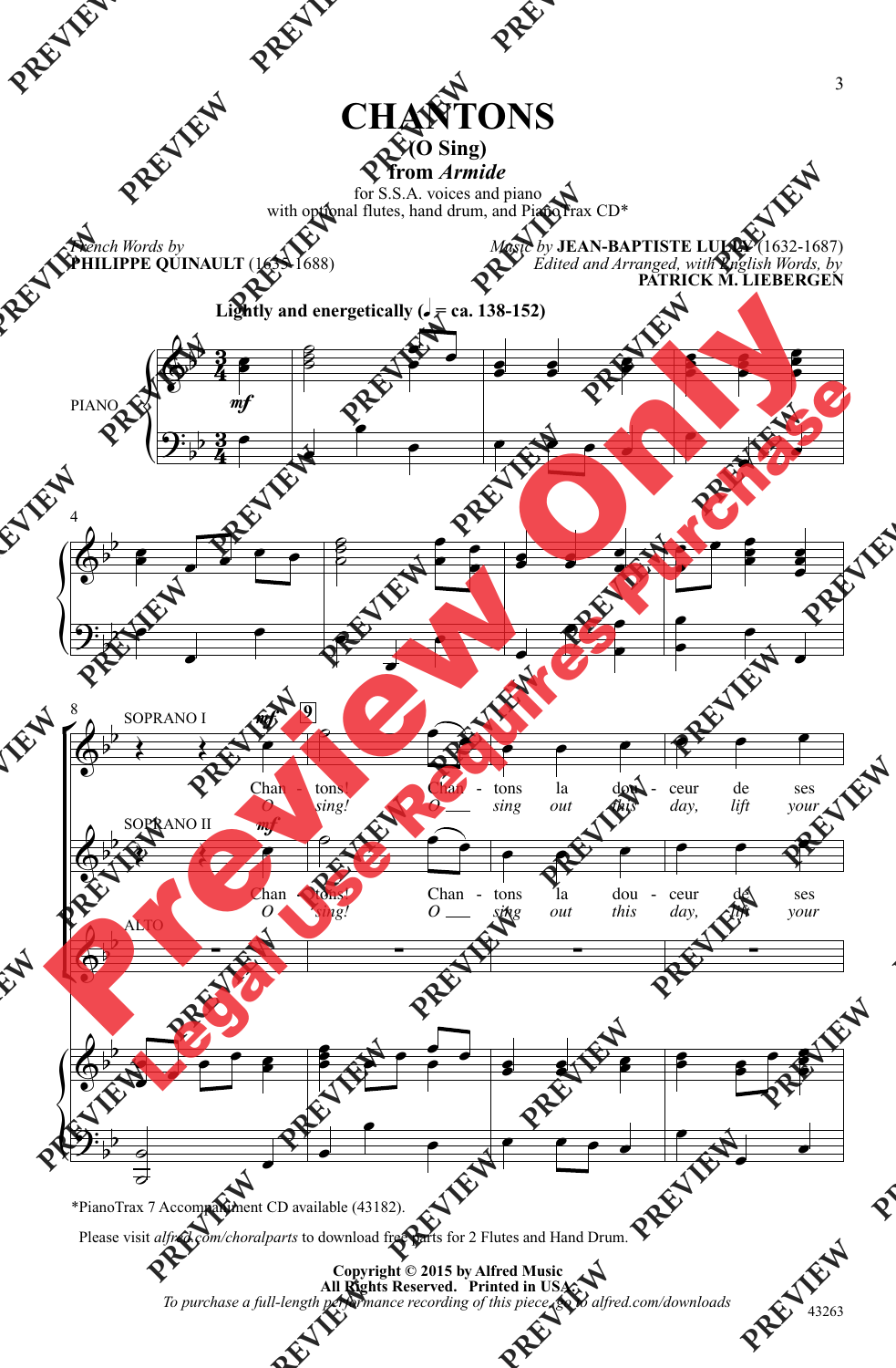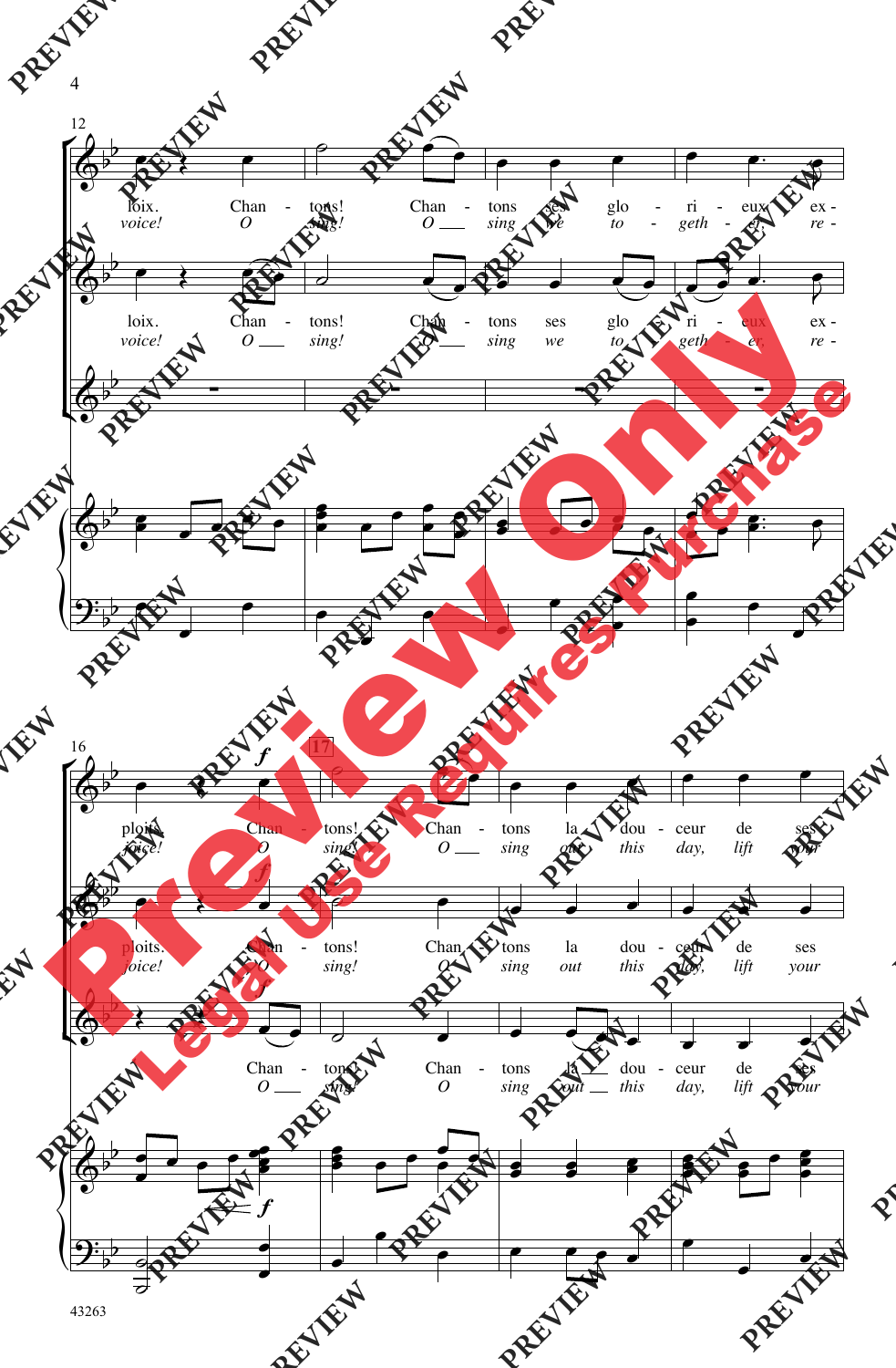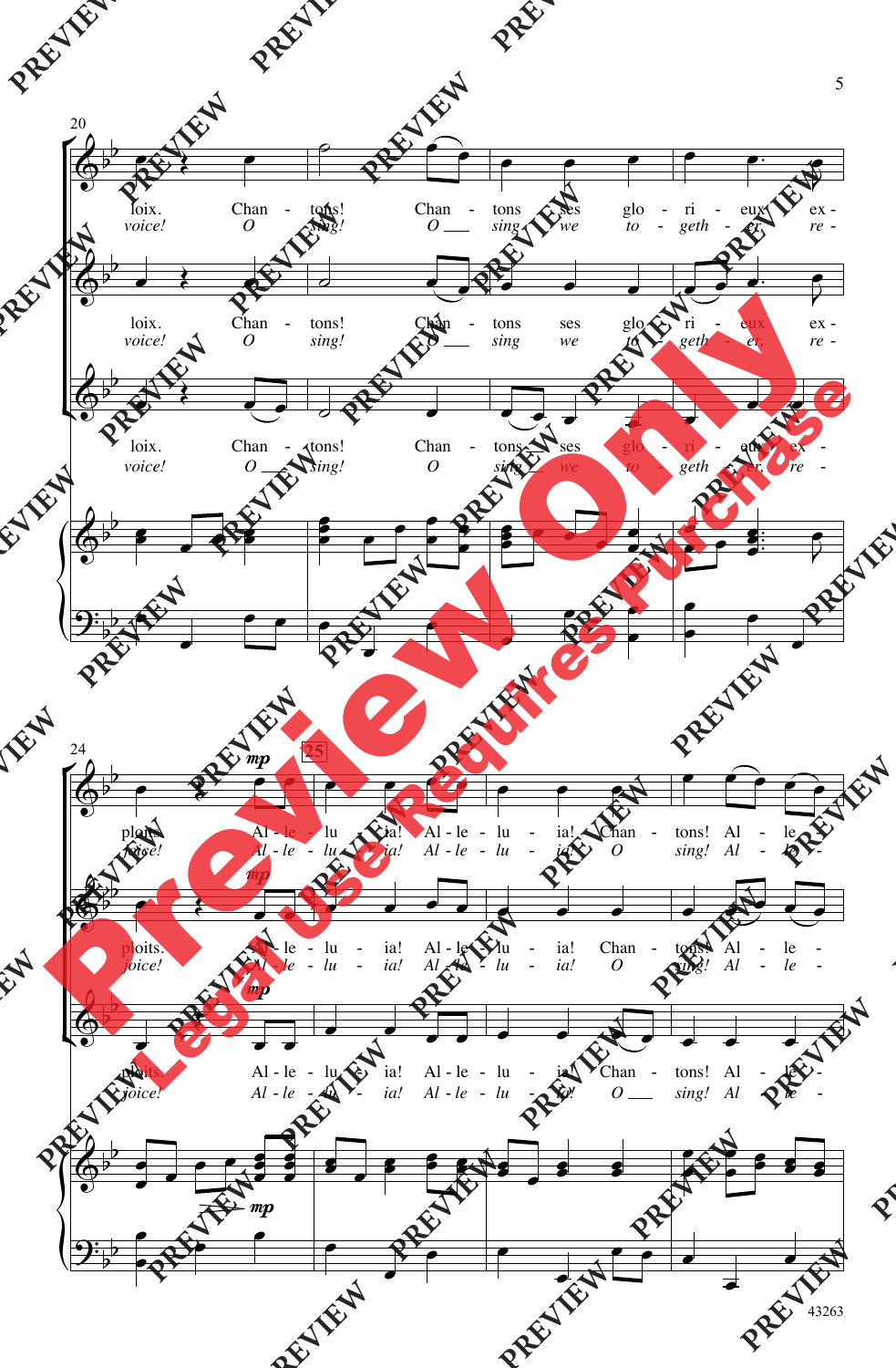![](_page_4_Figure_0.jpeg)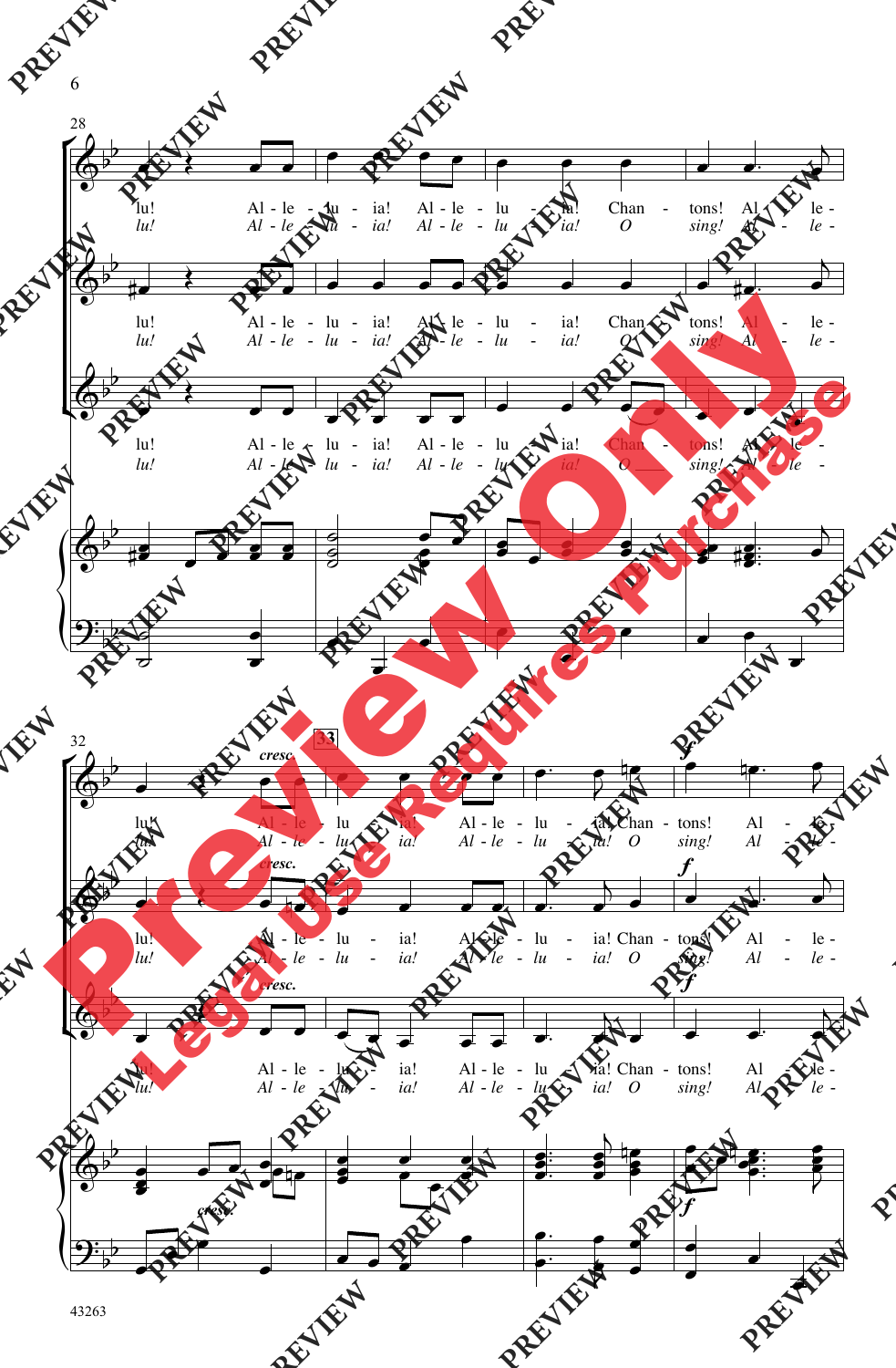![](_page_5_Figure_0.jpeg)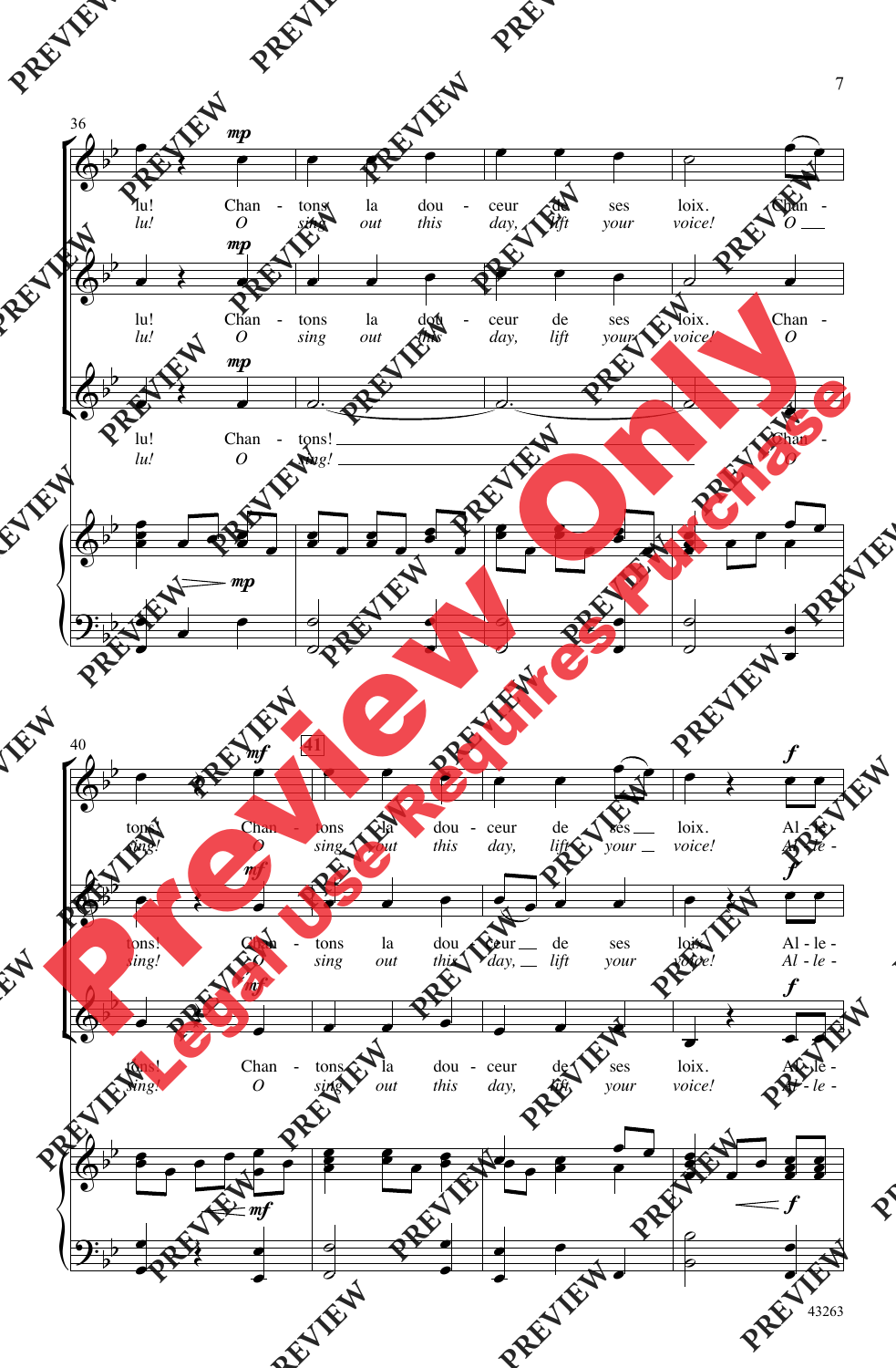![](_page_6_Figure_0.jpeg)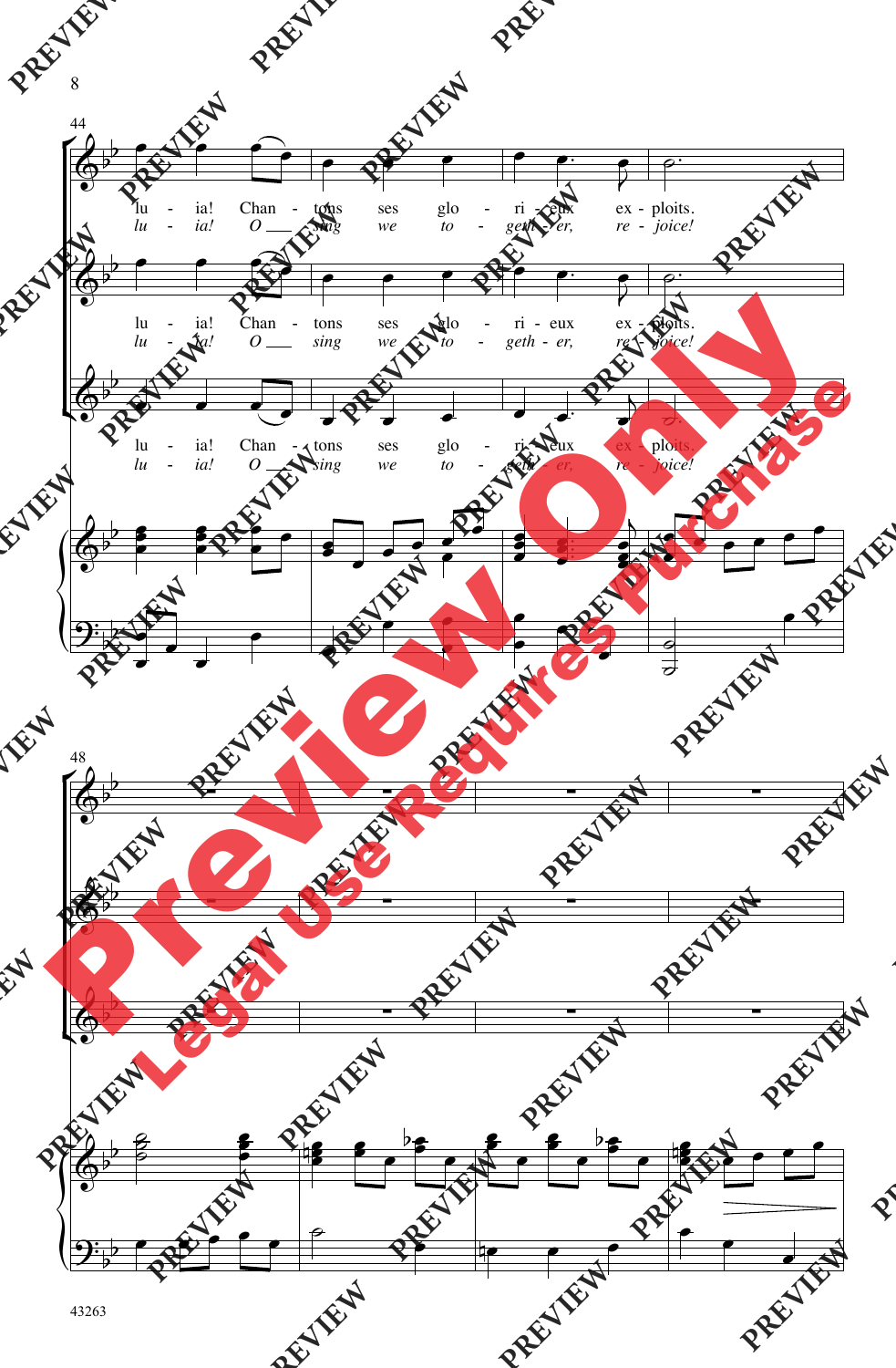![](_page_7_Figure_0.jpeg)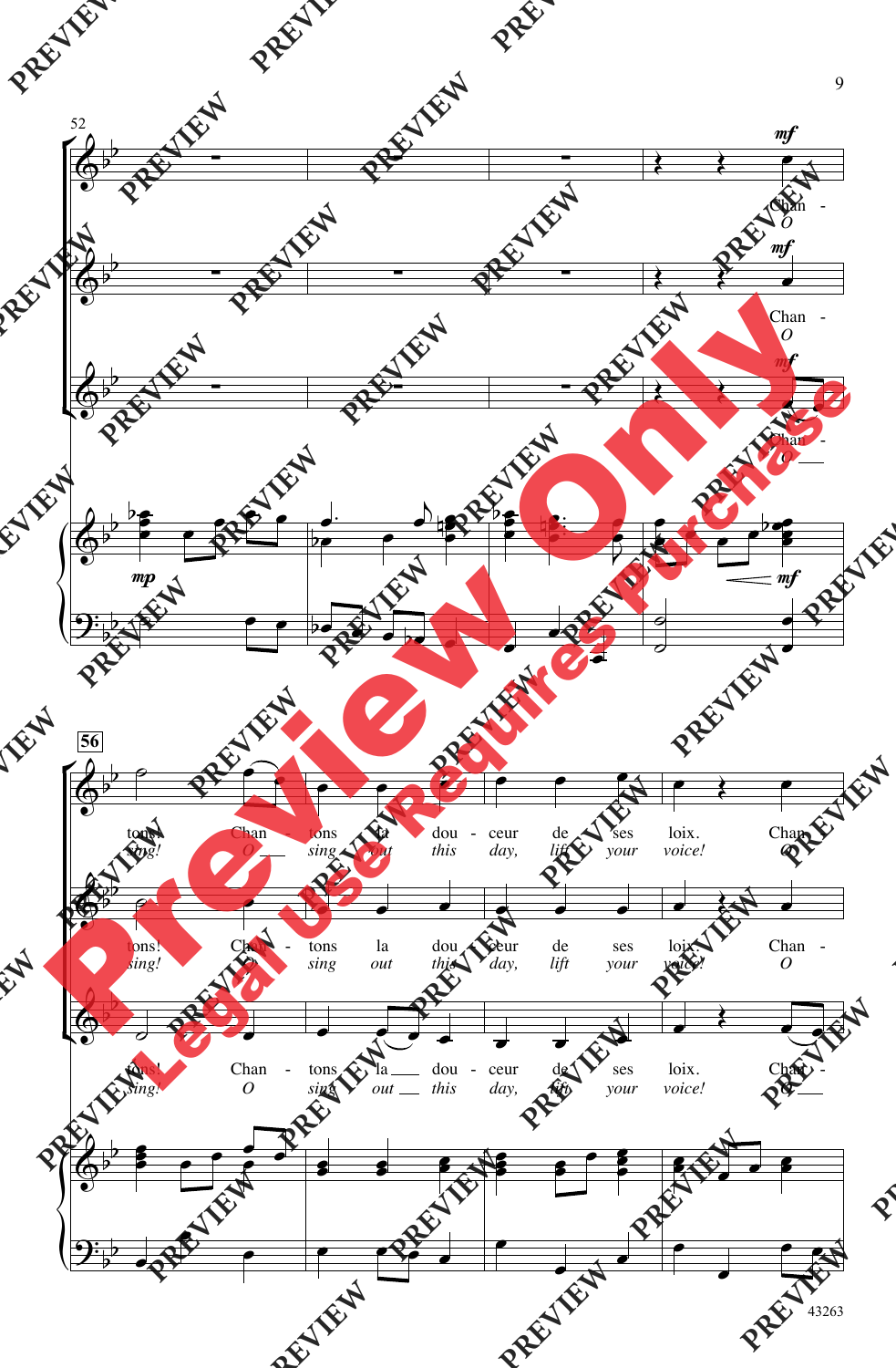![](_page_8_Figure_0.jpeg)